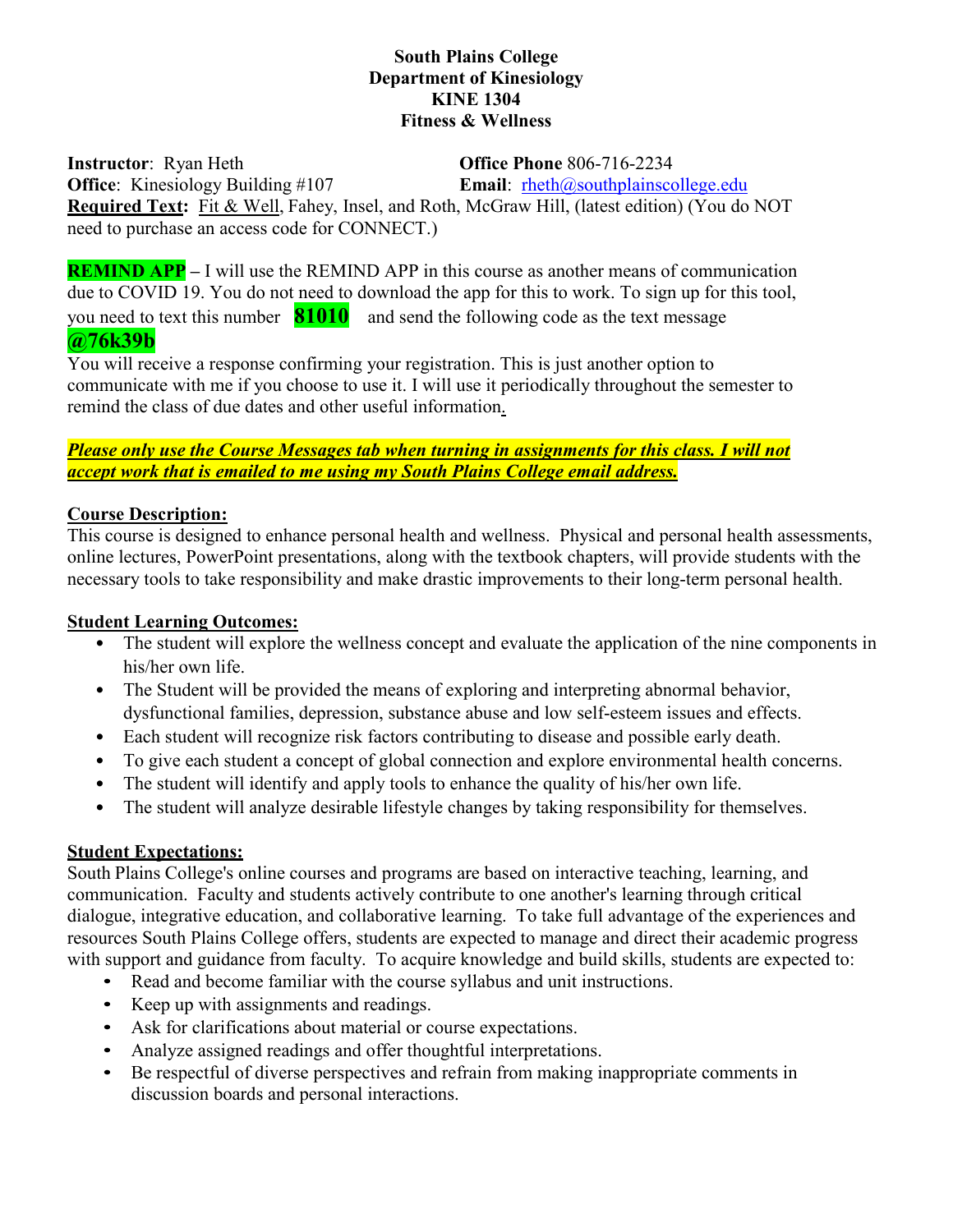# **Course Evaluation:**

- *1)* There will be **Four Exams** (posted under the **ASSESSMENTS** Tool), each worth 50 points (200 points total; 40% of your overall grade). Each exam will consist of 30-50 questions. The materials covered on each exam are listed in the Unit Instructions. Once you log on to the test, you will have 60 minutes to complete the exam. Do not leave the exam screen once you begin. You will not be able to leave the exam and return to it later. *Once you enter the exam, you must finish!* You may use your notes and text, but *be aware of the time limit*.
- *2)* **Chapter Quizzes** will be given over every chapter for a total of 15 quizzes. Each quiz is worth 10 points (150 points total; 30% of your overall grade). Each quiz will consist of multiple-choice, essay, or true-false questions. You will only be able to take each quiz one time. Once you log on to the quiz, you will have 120 minutes to complete the quiz. Please take and use notes along with reading your textbook while completing these quizzes. These quizzes will help prepare you for the exams.
- *3)* **Two Homework Assignments** will be completed over the semester. Each homework will be worth 37.5 points (75 points total; 15% of your overall grade). These assignments will be posted throughout the *Unit Instructions* and can also be found under the **HOMEWORK ASSIGNMENTS** Link. *Please only use the Blackboard email when emailing course assignments. You will receive a zero in the grade book if you do not use blackboard to turn in your assignments.*
- *4)* **Discussion Board (DB) Activities** will be completed over the course of the semester, each worth 5- 15 points (75 points total; 15% of your overall grade). Please look at the Unit Instructions for directions to complete each discussion board assignment. You can find these by clicking on the discussion board button on the blackboard course home page and answering the related questions posted in the Unit Instructions. Do not ignore these assignments. Do not copy answers straight from the text. The primary goal for the discussion portion of the course is to "talk" about what you are learning, so it is acceptable to be somewhat informal and conversational; however, check your grammar and spelling and not use text message lingo. Please read and respond to others' posts even if it does not directly say to do so in your assignment. Your grades on these assignments will not be based on whether you give correct answers but will be based on your content. Please be sure to use the "Create Message" function to begin a new post, and use the "Reply" function when responding to others. Please be respectful of others when posting on the DB, and keep your content appropriate and pertaining to the subject matter. \*(Students who do not comply with this last statement will be dropped from the course.)

\*\* I expect you to read the chapters assigned. This exposes you to the material and makes it easier for you to understand the PowerPoint slides and take good notes. Plan, and do not wait until the last minute to submit your assignments. Excuses for late work, such as "The network was down" or "I could not figure out how to post or send the assignment," are not acceptable.